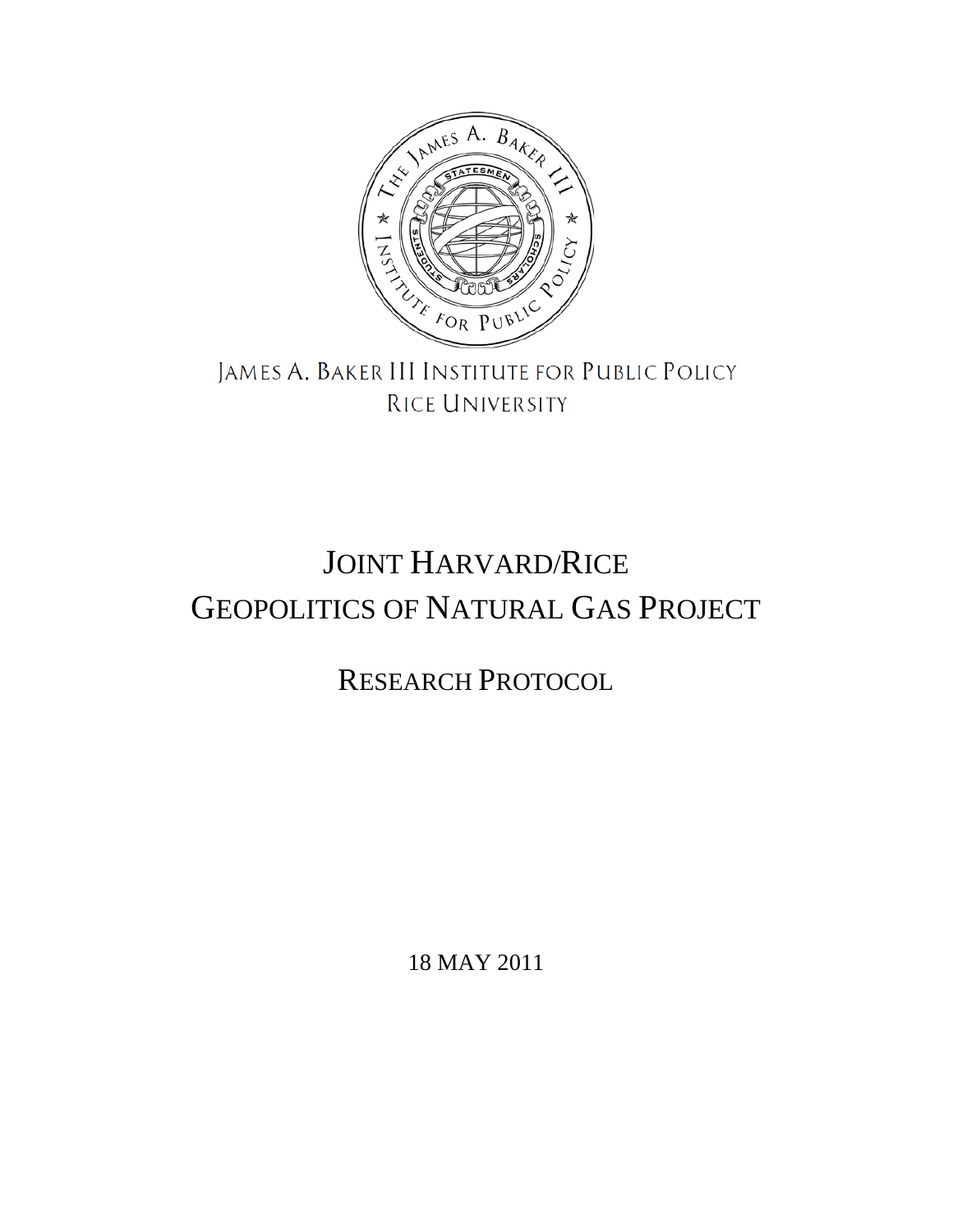#### **Introduction**

One of the most striking developments in the global energy landscape of the last five years has been the dramatic change in the prospects for natural gas. While earlier forecasts by the International Energy Agency and respected industry groups anticipated an increase in the global use of gas, the enthusiasm for this fuel source is gaining momentum and the likelihood that natural gas will play a major, strategic role in the world economy is growing. The new gusto for natural gas is in part a product of its many attractive attributes, particularly its relatively low-carbon emissions when compared with other fossil fuels. But the enthusiasm also stems from a new awareness that natural gas resources are more abundant and more economical to develop than previously thought.

The world is seeing, and will continue to see, significant increases in commercially viable natural gas resources. Already, the rapid development of technology allowing the recovery of natural gas bound up in shale formations has caused what many are calling a revolution. By some estimates, there is as much as 1,000 trillion cubic feet (tcf) of technically recoverable shale gas in North America alone, which is enough to supply the nation's natural-gas needs for the next 45 years. Shale gas formations are also being explored elsewhere in the world, with potential in Europe estimated as high as 200 tcf and shale gas discoveries being discussed in China, Australia, and elsewhere. The enormity of the global shale gas will have significant geopolitical ramifications and exert a powerful influence on U.S. energy and foreign policy. Development of large conventional resources from emerging natural gas producing countries such as Iraq, Turkmenistan, and Australia will also play a major role in shifting the geopolitical landscape of the global gas market.

Increasingly, governments, media, and academic researchers are recognizing the importance of this new age of natural gas. The Baker Institute-Stanford University 2006 study on the geopolitics of natural gas concluded that the expansion of the global trade in liquefied natural gas (LNG) and cross border natural gas pipelines would dramatically transform the nature of the natural gas market from three distinct regionally disconnected markets to a globalized, commoditized market increasingly influenced by geopolitical trends and events. MIT's recent study *The Future of Natural Gas* concluded that natural gas will play a leading role in reducing greenhouse-gas emissions over the next several decades, largely by supplanting coal.

The extent to which natural gas will meet these high expectations will depend on a wide variety of factors, including geopolitical conflict, market structure, and environmental policies. In a new two year study, Harvard University's Kennedy School and the James A. Baker III Institute for Public Policy will explore the variety of ways in which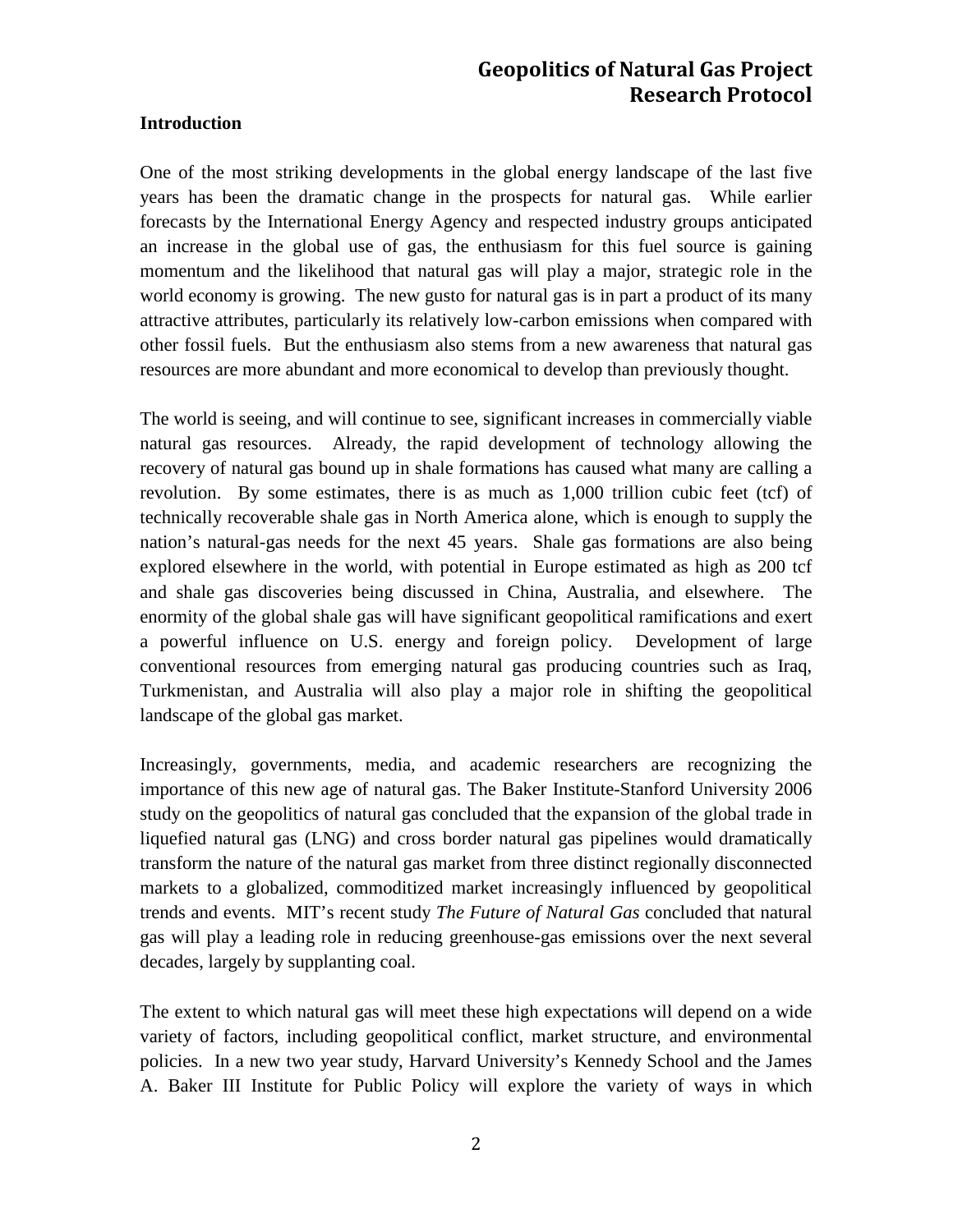international politics and security – both within and between countries – will shape the extent to which *both* conventional and unconventional gas will be brought to global and domestic markets in the next 30 years. We posit that it is geopolitics more than geology that will decide whether new gas is brought on line, which infrastructure projects are built, and, as a result, how markets and trade will evolve. This point is starkly illustrated by the reality that many of the countries best-endowed with natural gas are *not* currently significant producers or exporters of gas. The vision of a world significantly powered by natural gas will only be realized if the fractious politics of many of the best resourceendowed countries change.

#### **Study Objectives**

While not disregarding the importance of economics and geology in determining the future of natural gas, this study pays particular heed to the geopolitical dimensions of natural gas. It appreciates that the interplay between international politics, security, and energy is multi-directional and therefore seeks to:

- 1) *Identify the political, economic, geopolitical trends and realities that could frustrate or facilitate increases in global gas consumption and production in the decades ahead.* The project seeks to go beyond the acknowledgement that such factors will play a large role in the future to better identify just what geopolitical trends are most problematic if not arrested and which ones must continue if natural gas is to meet the high expectations it has generated among analysts and policymakers today. For instance, what pipeline projects will become feasible – and which will remain "pipe dreams" – as politics change? Will Iran's growing isolation from the international community continue and, if so, will its vast conventional gas resources remain undeveloped? Will political change come to Venezuela and, if so, how will it affect prospects for Venezuelan gas? Will Russia and China overcome their enduring suspicion of one another to invest heavily in energy infrastructure linking the two countries? Will China meet its ambitious targets to double the share of natural gas in its energy consumption by 2015? Will environmental concerns stymy the shale gale in the United States? Will other countries develop their own shale resources fully?
- 2) *Anticipate the impact of these geopolitical realities, their implications for domestic or global gas consumption and production, and how they will affect global gas markets*. Will long term contracts for gas continue to be under pressure from the spot markets? Will the gradual integration of current regional gas markets continue, given the most likely geopolitical scenarios? How will LNG markets grow in size and direction? Under what scenarios might the United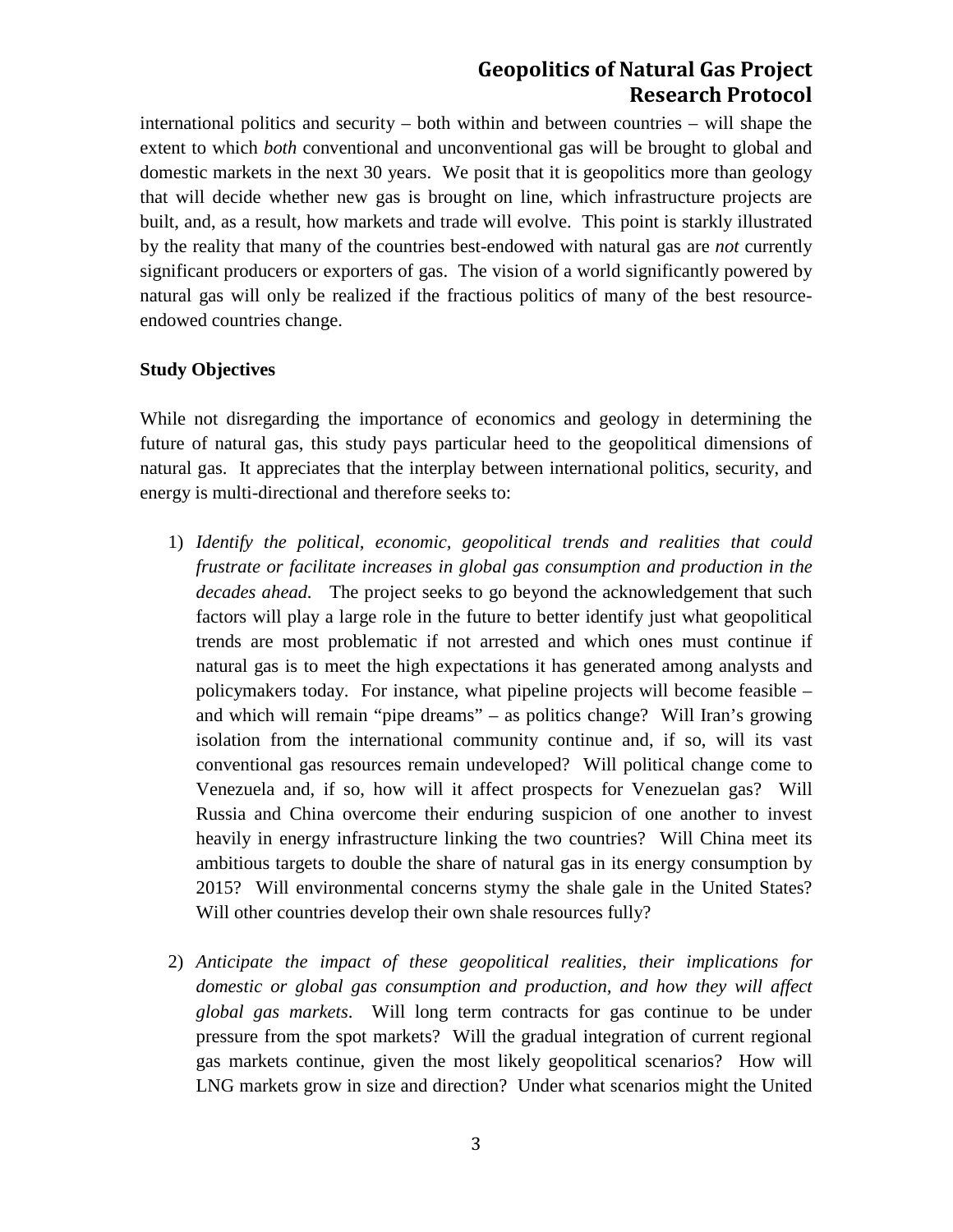States become a net exporter of natural gas? How will the emergence of massive new unconventional natural gas supplies closer to end-use markets alter the landscape for commercial and geopolitical competition for market share among potential natural gas suppliers? How will global trade in natural gas be affected by new unconventional natural gas supplies in key consuming countries and possible increases in exported supplies from traditional suppliers in the Middle East and Russia?

3) *Assess how these changes in the global gas market will then, in turn, affect the geopolitical situation*. Who will be the geopolitical winners and losers of the changing gas picture? What are the implications for Russia's economic and political strength of dramatically changing patterns of global gas trade? Will the U.S. position in the world be strengthened by the country's natural gas situation, as American dominance in oil markets in the last century was a backbone of American global influence? Or will changes create new or different constraints in U.S. foreign policy? Will increasingly complex infrastructure arrangements create new opportunities for those looking to disrupt the global economy? Will changes in gas markets provide opportunities for further economic integration of the rapidly changing Middle East?

#### **Methodology**

The project uses a multi-step methodology to map out answers to the above questions.

- 1. *Case Studies*. The study begins with case studies by experts on the countries most likely to affect gas developments at a global level – by driving either consumption or production patterns. These experts will produce chapters explaining the current political and energy situation and identifying the main drivers of political change and their implications for future energy developments. (See below.)
- 2. *Modeling*. The project employs Rice's Global Gas Model to anticipate how political and economic developments will affect global gas markets. The project modelers will seek input from the case authors to create a base case, which reflects today's realities. They will then take the expert projections of future political and economic outcomes to create a series of scenarios that collectively represent plausible futures. The project will then use Rice's Global Gas Model to map out what these futures will mean for global gas markets.
- 3. *Expert Reactions to the Modeled Scenarios*. The project will go the extra step of reconvening its country experts to intensively examine and consider the results of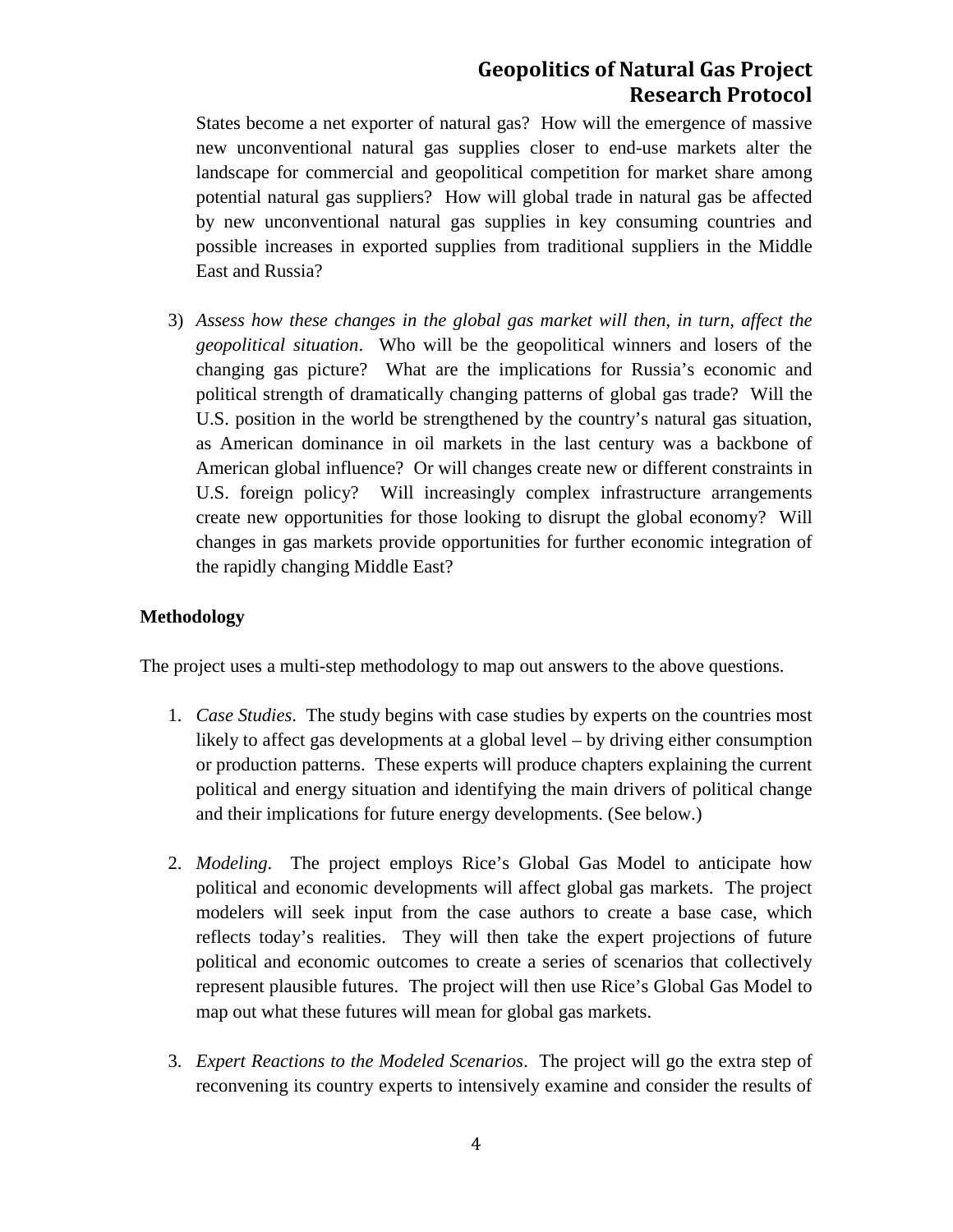the model under different political scenarios. Collectively, the group will debate and discuss the possible geopolitical ramifications of such changes in the global gas market. These discussions will be included as the final section of the eventual book.

#### **Case Frameworks**

The countries examined in this project span a wide spectrum of cultures, economic levels, energy interests, and geopolitical circumstances. While the contents and analysis will vary considerably between cases, the project asks all case authors to employ a common framework to examine their countries in order to facilitate comparisons and the compilation/integration of information into the Global Gas Model. Specifically, each case author is asked to include:

- 1. *A basic overview of the energy situation of the country in question.* This section should include information on resource endowments, consumption and production trends, import/export patterns, the general investment climate, existence of NOCs, relative importance of the government or private sector in the energy business, the infrastructure situation, relevant policy background on energy and climate related matters, institutional arrangements, and relationships with neighbors and the region.
- 2. *A political overview of the current situation and discussion of political drivers of change.*
- 3. *An assessment of how the political dynamics described above are affecting energy, particular as it relates to gas:*
	- Political stability: does the country have predictable and peaceful mechanisms for the transfer of power or could it be subject to major upheaval or political disconnect?
	- Projections of economic growth: are there questions surrounding the ability of the country to maintain its current path of growth?
	- Government policy: Is the government heavily involved in the energy sector, either through policies that promote or discourage the use or development of certain energy sources or through its pursuit of other policy goals such as those related to climate? Does the government impose any restrictions or offer any incentives for the use of natural gas in the domestic market? Does the government have any restrictions or specific regulations regarding the export of natural gas?